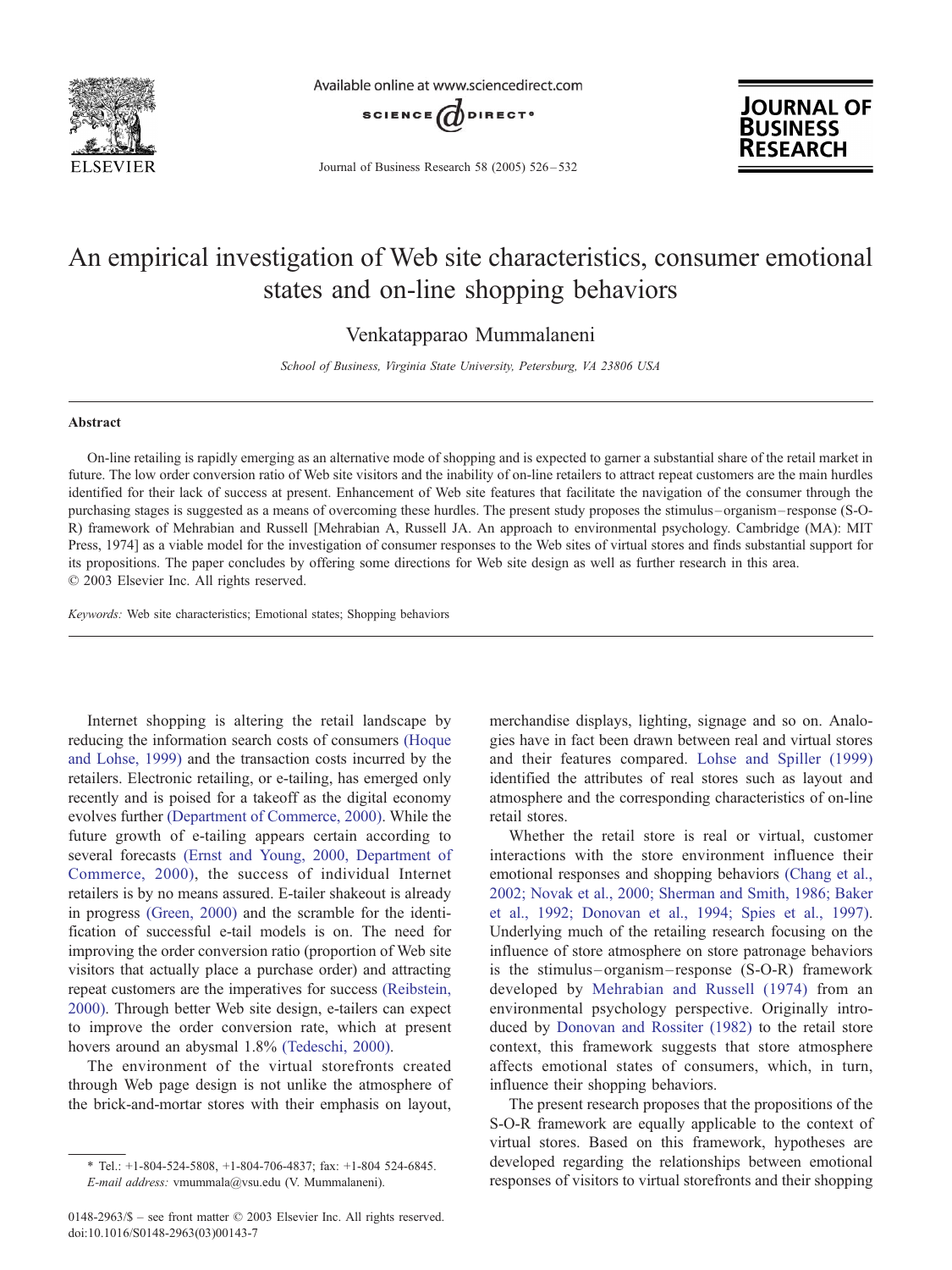intentions/behaviors. A study is conducted with student subjects and the hypotheses are tested using the data.

### 1. Literature review

Two streams of literature provide the necessary background for this study. First, the newly emerging set of studies on on-line shopping behaviors of consumers is summarized. Then, prior research on the influence of store atmosphere on the emotional responses and shopping behaviors of consumers is reviewed briefly.

#### 1.1. Electronic retailing/on-line shopping

According a recent [Department of Commerce Report](#page--1-0) (2000), ''...the evolution of digital business is still in an early stage'' and the large investments being made by the retail industry into information technology infrastructure should bear fruit in the future. Several surveys point to the increasing acceptance of on-line shopping by consumers and the continued growth of e-tailing. A recent report from [Ernst and Young \(2000\)](#page--1-0) indicates that the number of on-line shoppers jumped from 17 million in 1998 to 39 million in the following year. On-line retail sales of goods stood at US\$5.3 billion during the last quarter of 1999 according to the first official measure of e-tail released by the U.S. Bureau of the Census [\(Department of Commerce, 2000\).](#page--1-0) Specific measures of consumer shopping behavior such as the number of items purchased and the average amount spent by each shopper indicate an upswing as well [\(Ernst](#page--1-0) and Young, 2000).

Recent studies of electronic shopping have focused on the strategies adopted by e-tailers in order to identify the factors behind retailer success or failure. Of the 10 merchant attributes considered critical to purchasing, those related to Web site design were rated to be fairly important by the nearly 100,000 on-line shoppers surveyed [\(Reibstein, 2000\).](#page--1-0) Product representation was ranked first and ease of ordering ranked fifth among the 10 attributes. While Web site navigation and looks were ranked last by the shoppers, [Reibstein \(2000\)](#page--1-0) suggests that ''it very well might be a reason to not shop there.'' Drawing data from a survey of shoppers at the 28 stores of a cybermall, [Lohse and Spiller](#page--1-0) (1999) regressed 13 virtual store attributes on the number of unique visitors to the store and sales in dollars. Product lists (especially, those with pictures and descriptive information) showed strong relationships with both traffic and sales, perhaps due to their ability to facilitate navigation and decision making by consumers.

[Swaminathan et al. \(1999\)](#page--1-0) proposed a model with vendor characteristics, security of transaction, concern for privacy and customer characteristics as predictors of a purchase by consumers and tested it with data from a recent GVU WWW User Survey. While their model explains only 13% of the variance in the likelihood of a purchase, convenience

of using Web vendors alone accounts for 7% of the variance. Frequency of on-line purchases was sought to be explained through a model incorporating demographic, shopping orientation, channel knowledge and perceived channel utility variables by [Li et al. \(1999\).](#page--1-0) Results of hierarchical regression analysis indicate that the addition of channel utility variables raises the amount of explained variance from 26.9% to 28.9%, a 2% increase. Among the channel utility variables, accessibility, measured through Web site characteristics, is particularly influential.

Theoretical rationale, as well as empirical evidence for the influence of Web site design on shopping behaviors, has been offered by [Hoque and Lohse \(1999\).](#page--1-0) Using the information cost perspective, they are able to show that the design of user-computer interface affects consumer choice. A recent report from the trade group Shop.org identifies Web page design, site search and checkout process as some of the crucial variables that explain the high rate of shopping cart abandonment by e-tail consumers [\(Tedeschi,](#page--1-0) 2000). Poor labeling of products, clutter and inconvenience are some of the characteristics of Web sites identified in the same report. Improvements in site design, navigation and ease of use could lead to significant gains in conversion rates (of visitors into customers) as well as sales [\(Tedeschi,](#page--1-0) 2000).

Conceptualizing ''flow'' as a cognitive state experienced during the navigation of the Web, [Novak et al. \(2000\)](#page--1-0) hypothesized and tested the relationship between on-line experiences and consumer behaviors. Their model incorporates parts of the S-O-R framework and employs same scale items in measuring variables such as arousal and positive affect (pleasure). Their results show that features of Web site such as the ease of ordering and customer support have an impact on arousal, flow and Web exploratory behaviors. They suggest that the relationship between on-line customer experience and marketing outcome variables deserves to be investigated in future research.

#### 1.2. Store atmosphere and shopping behavior

Studies investigating the relationship between store atmosphere and consumer shopping behaviors have relied in the main, on the S-O-R framework proposed by [Mehrabian](#page--1-0) and Russell (1974). According to this framework, emotional states of the individual mediate the influence of the environment on individual behavior. As adapted by [Donovan](#page--1-0) and Rossiter (1982), the model proposed that store environment arouses the basic emotional states of pleasure –arousal –dominance (PAD) in the individual and the emotional states in turn would affect approach and avoidance behaviors of individuals. The results of the exploratory study conducted by [Donovan and Rossiter \(1982\)](#page--1-0) indicated that while the influence of pleasure on all of the approach/ avoidance behaviors was statistically significant, arousal had significant influence only on affiliation measures and dominance on none of the measures.